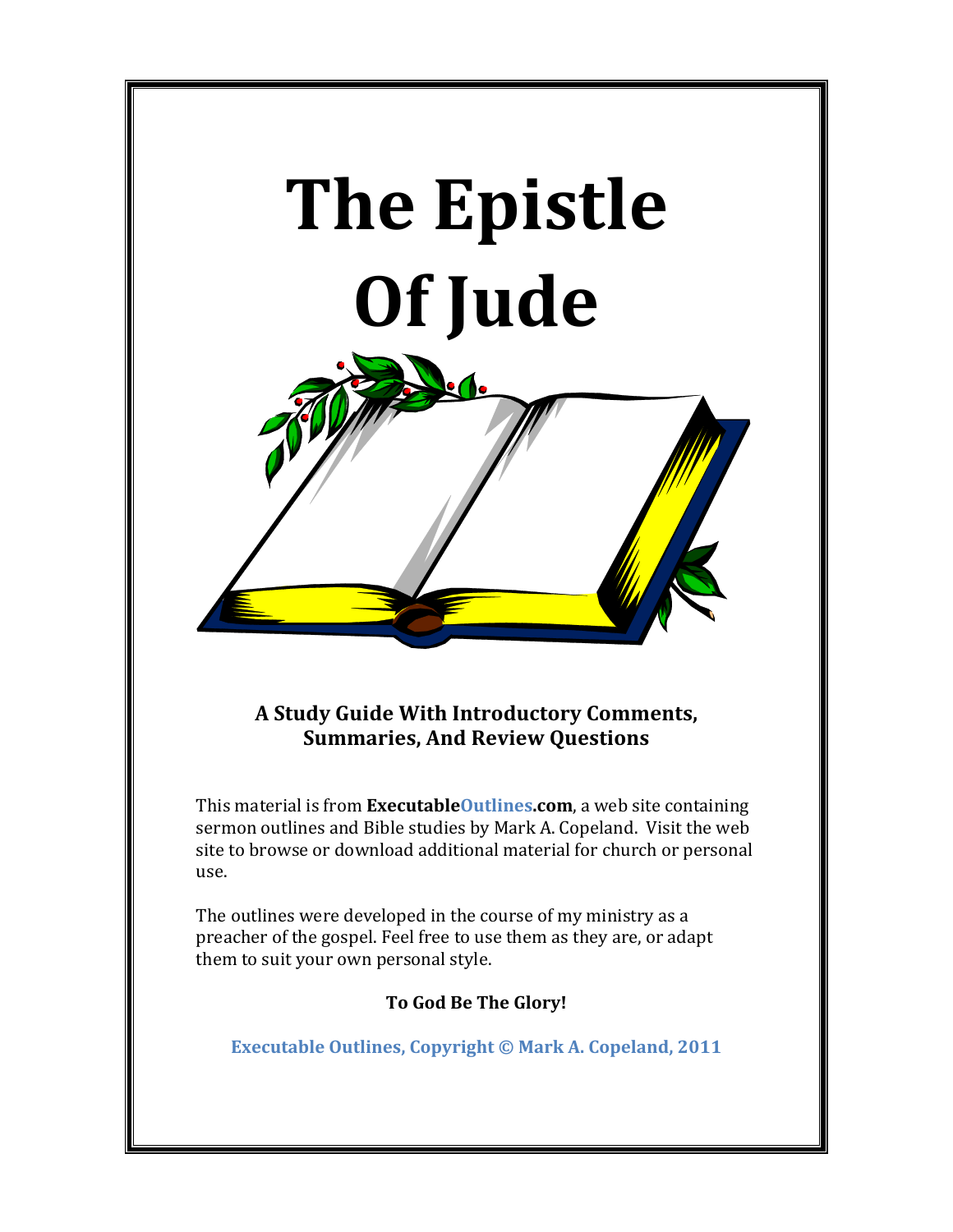# **The!Epistle!Of Jude**

# **Table!Of!Contents**

| <b>Introduction</b> |  |
|---------------------|--|
| <b>Chapter One</b>  |  |

This study guide was designed for adult Bible classes, though it might be suitable for junior and senior high classes as well. Some have used it for personal devotions, and others in small study groups.

- **Points to ponder** for each chapter are things I emphasize during the class.
- Review questions are intended to reinforce key thoughts in each chapter. That you might know what answers were intended by the questions, I have included them in this guide. There is a "student edition" available with answers deleted.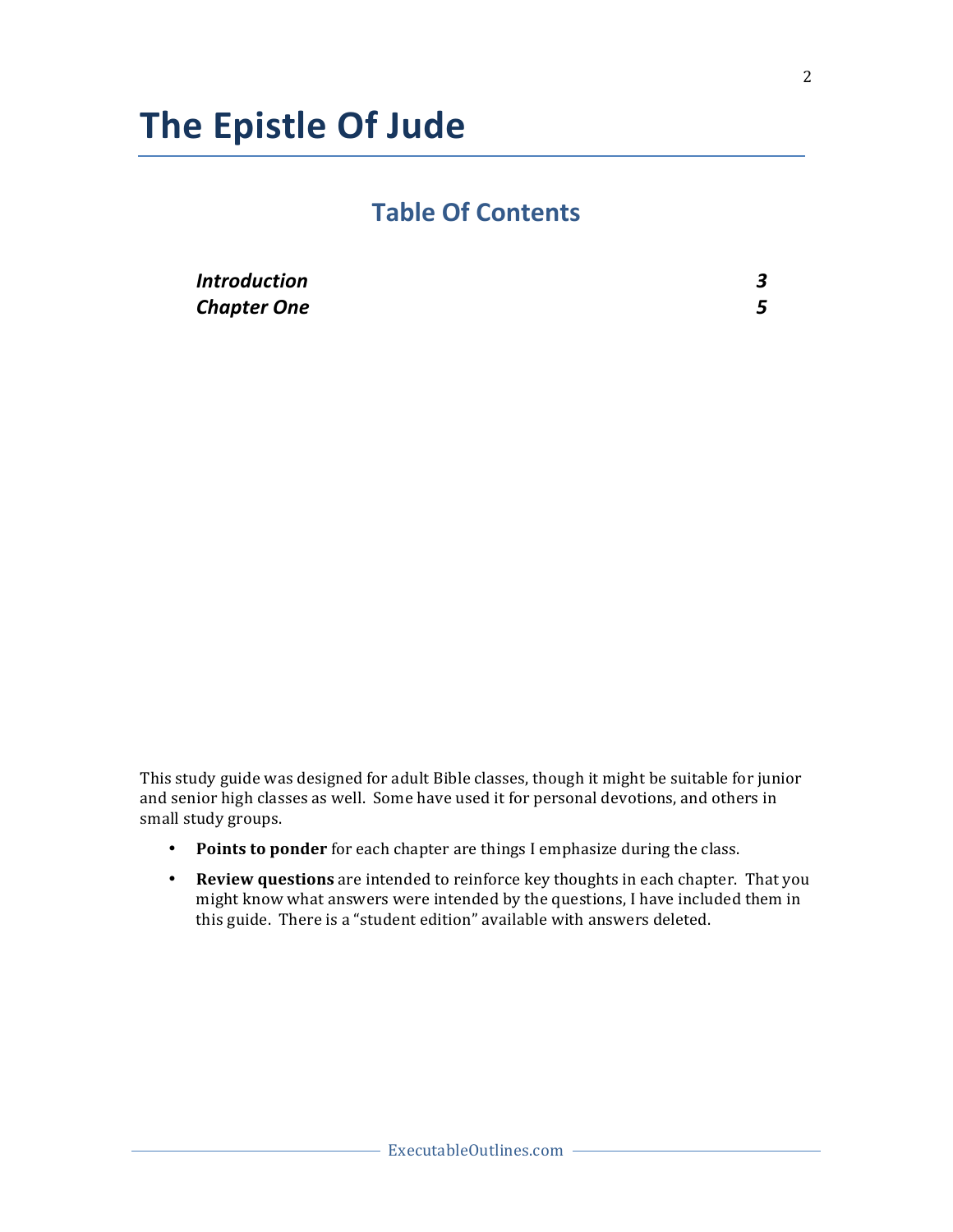# **The Epistle Of Jude**

# Introduction

In several passages throughout the New Testament, we find serious warnings about impending apostasy...

- Jesus warned that false prophets would arise, the love of many would grow cold, and only those who endure to the end would be saved - Mt 24:11-13
- Paul foretold of many disciples being drawn away Ac 20:29-30
- Peter warned about the rise of false teachers, and how many would follow their destructive ways - 2Pe 2:1-3

By the time the epistles of John and Jude were written, the danger was no longer pending, it was very much in existence...

- Antichrists were present, and false prophets were in the world 1Jn 2:18; 4:1; 2Jn  $\bullet$  $1:7$
- Jude was forced to change his original purpose to deal with the crisis Jude 1:3-4  $\bullet$

If the danger of apostasy was already present in the 1st century A.D., we should not be surprised that the danger exists in the 21st century. We would do well to pay close heed to those epistles written to tell us how to deal with apostasy, and that makes The Epistle Of Jude especially relevant.

### **Author**

Jude, as stated in the salutation (Jude 1:1). That he does not identify himself as an apostle, and appears to distinguish himself from the apostles (Jude 1:17), suggests he was not the apostle Jude (cf. Lk 6:16; Ac 1:13). His self-identification as "the brother of James" leads many to believe the author to be Judas, brother of James and also of the Lord Jesus (cf. Mt 13:55). Like James, Jude chose not to accentuate his physical relation to Jesus, but his spiritual one ("a bondservant of Jesus Christ," cf. Jude 1:1; Jm 1:1).

## **Recipients**

The letter is addressed "to those who are called" (Jude 1:1) without any specific designation as to who they were or where they lived. The references to Old Testament incidents and extra-biblical sources (cf. Jude 1:5-7,9,11,14) strongly suggests that the original readers were Jewish Christians, perhaps living in Palestine.

### **Date**

Similarities between the Epistle of Jude and the Second Epistle of Peter indicate one author may have influenced the other. Since Peter wrote of false teachers who were to come (cf. 2Pe 2:1) and Jude warned of those who had already "crept in unnoticed" (cf. Jude 1:4), it is possible that that Jude wrote after Peter.

Peter's death in during the reign of Nero (which ended in 68 A.D.) places his own epistle sometime before 67 A.D. The lack of any mention of the destruction of Jerusalem (which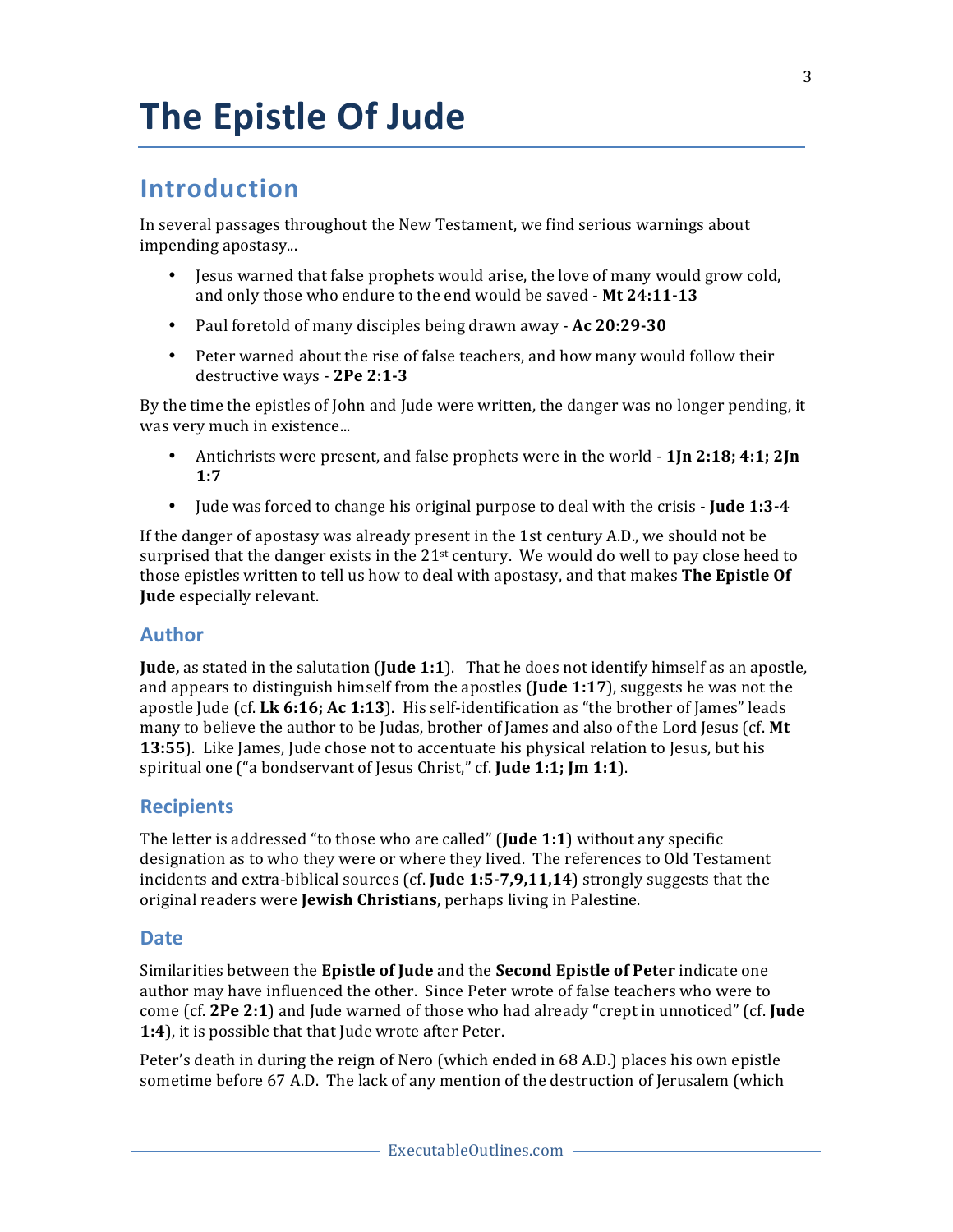## **Purpose and Theme**

Jude's original purpose in penning this epistle was to write of the common salvation he and his readers shared (**Jude 1:3**). But the presence of ungodly men and the danger of them leading Christians astray forced a change in purpose:

 $\bullet$ To encourage his readers to contend earnestly for the faith that had been delivered to the saints (Jude  $1:3$ )

As for the **theme**, Jude's first admonition serves us well:

## Contend earnestly for the faith

# **Outline**

Here is a simple outline of the book...

Greetings  $(1-2)$ 

- 1. Purpose for writing (3-4)
- 2. God's judgments in time past (5-7)
- 3. Character and doom of false teachers (8-19)
- 4. Exhortations to build their faith (20-23)

Concluding doxology  $(24-25)$ 

# **Review Questions**

- 1) Who is author of The Epistle Of Jude? (1)
	- Jude, brother of James (likely the half-brothers of Jesus, Mt 13:55)
- 2) Who were the recipients of this epistle?
	- "Those who were called", possibly Jewish Christians
- 3) When was it written?

- Most date it between 67-70 A.D.

4) What has been suggested as its purpose?

- To encourage his readers to contend earnestly for the faith that had been delivered to the saints

# 5) What has been suggested as its theme?

- Contend earnestly for the faith

## 6) What are the main divisions of this epistle as outlined above?

- Greetings  $(1-2)$
- Purpose for writing (3-4)
- God's judgments in time past (5-7)
- Character and doom of false teachers (8-19)
- Exhortations to build their faith (20-23)
- Concluding doxology (24-25)